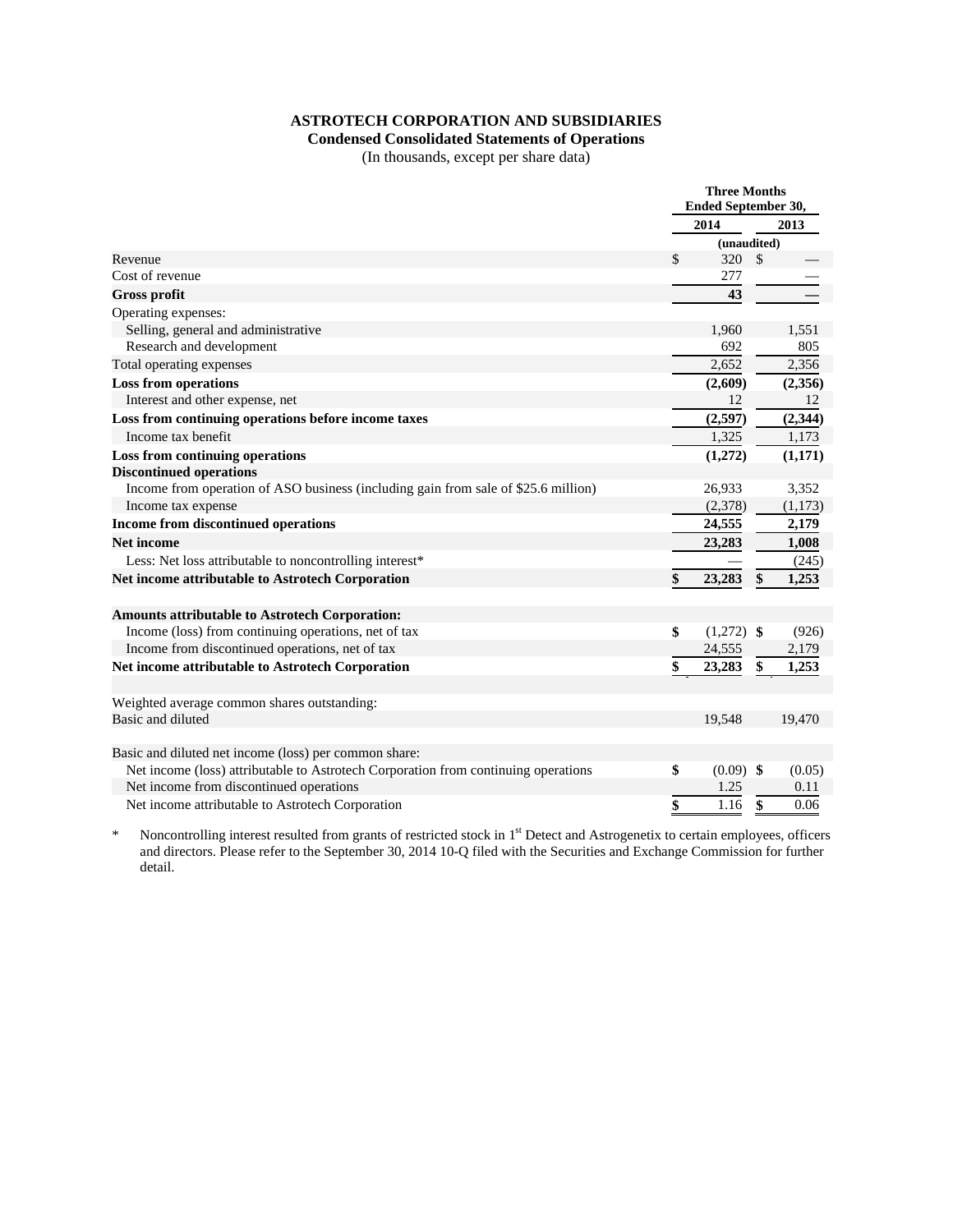### **ASTROTECH CORPORATION AND SUBSIDIARIES Condensed Consolidated Balance Sheets (In thousands)**

|                                                      | September 30,<br>2014 |    | <b>June 30,</b><br>2014 |  |  |
|------------------------------------------------------|-----------------------|----|-------------------------|--|--|
|                                                      | (unaudited)           |    |                         |  |  |
| <b>Assets</b>                                        |                       |    |                         |  |  |
| Cash and cash equivalents                            | \$<br>45,271          | \$ | 3,831                   |  |  |
| Accounts receivable, net of allowance                | 327                   |    | 59                      |  |  |
| Prepaid expenses and other current assets            | 1,132                 |    | 389                     |  |  |
| Discontinued operations - current assets             |                       |    | 1,405                   |  |  |
| <b>Total current assets</b>                          | 46,730                |    | 5,684                   |  |  |
| Property and equipment, net                          | 1,168                 |    | 1,211                   |  |  |
| Indemnity receivable                                 | 6,100                 |    |                         |  |  |
| Discontinued operations – net of current assets      |                       |    | 33,887                  |  |  |
| <b>Total assets</b>                                  | \$<br>53,998          | \$ | 40,782                  |  |  |
| Liabilities and stockholders' equity                 |                       |    |                         |  |  |
| <b>Current liabilities</b>                           |                       |    |                         |  |  |
| Accounts payable                                     | \$<br>217             | \$ | 996                     |  |  |
| Accrued liabilities and other                        | 1,326                 |    | 1,753                   |  |  |
| Income tax payable                                   | 1,053                 |    |                         |  |  |
| Discontinued operations – current liabilities        |                       |    | 7,344                   |  |  |
| <b>Total current liabilities</b>                     | 2,596                 |    | 10,093                  |  |  |
| Other liabilities                                    | 148                   |    | 152                     |  |  |
| Discontinued operations – net of current liabilities |                       |    | 237                     |  |  |
| <b>Total liabilities</b>                             | 2,744                 |    | 10,482                  |  |  |
| <b>Total stockholders' equity</b>                    | 51,254                |    | 30,300                  |  |  |
| Total liabilities and stockholders' equity           | \$<br>53,998          | \$ | 40,782                  |  |  |